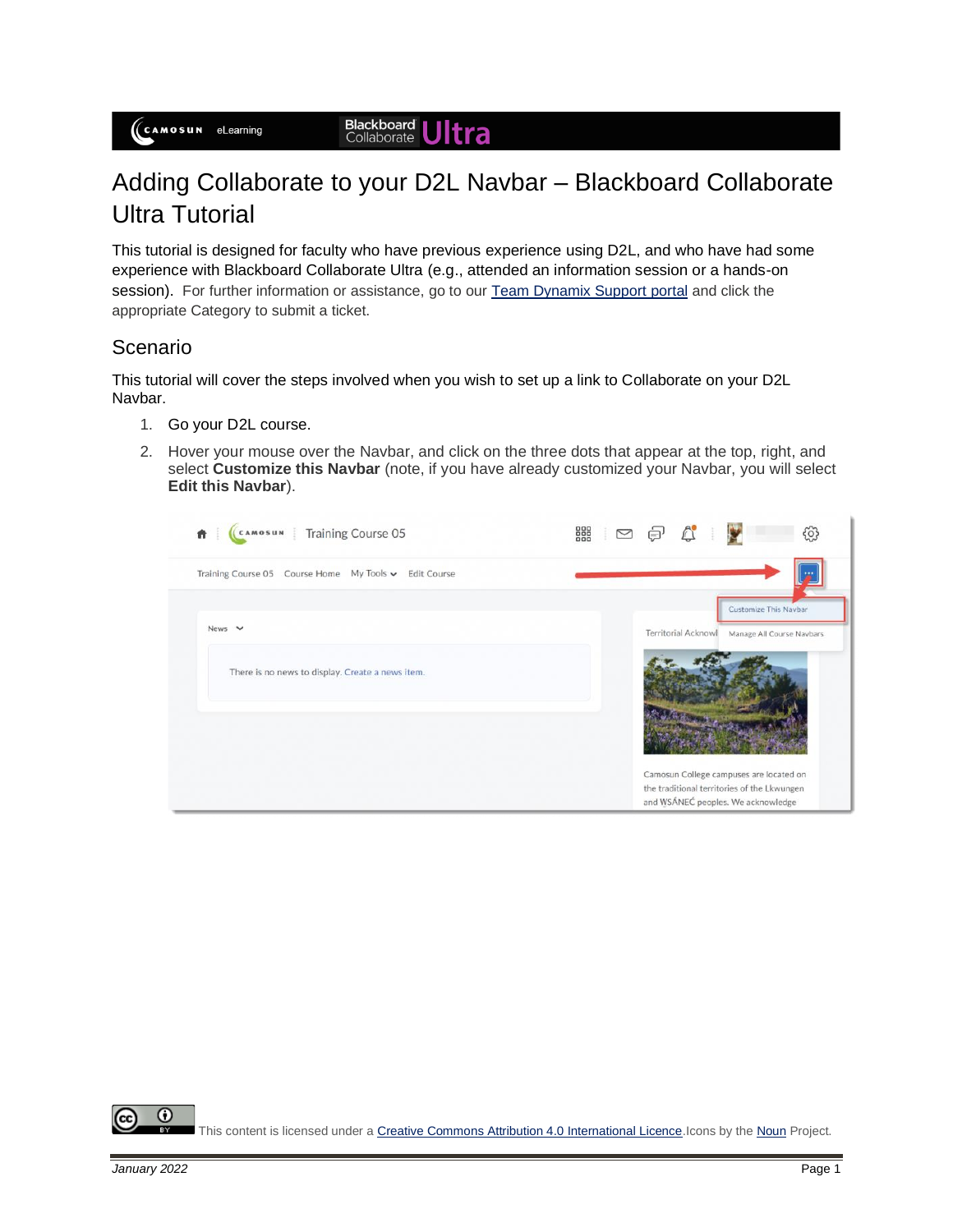3. Change the **Name** of your Navbar if you like, then in the Links area, click **Add Links**.

| Training Course 05 Course Home My Tools v Edit Course                                             |
|---------------------------------------------------------------------------------------------------|
| <b>Edit Navbar</b>                                                                                |
| Name*<br>Training Course 05 Navbar                                                                |
| t description<br>E<br>ь                                                                           |
| Links<br>Traning Course 05<br>Course Home<br>My Tools $\blacktriangleright$<br><b>Edit Course</b> |
| <b>Add Links</b><br>Enable Icon-Based Navbar                                                      |
| Theme<br>Camosun upgrade 10.3                                                                     |
| <b>Save and Close</b><br>Cancel<br>Save<br>ha                                                     |

4. In the **Add Links** box, scroll down and select Collaborate, then click **Add**.

| <b>Add Links</b> |                                                                                              |
|------------------|----------------------------------------------------------------------------------------------|
|                  | <b>Capture Central</b><br>Provides access to the Capture Central tool.                       |
|                  | Chat<br>Provides access to the Chat tool.                                                    |
|                  | <b>Checklist</b><br>Provides access to the Checklist tool.                                   |
|                  | <b>Class Progress</b><br>Provides access to the User Progress tool.                          |
|                  | <b>Classlist</b><br>Provides access to the Classlist tool.                                   |
|                  | Collaborate<br>Blackboard Collaborate Ultra web conferencing and online<br>classroom tool.   |
|                  | Communication<br>Sample link group that is meant to contain links to communication<br>tools. |
|                  | <b>Competencies</b><br>Provides access to the Competencies tool.                             |
|                  | Contant<br>Add<br>Cancel                                                                     |

 $\odot$ (cc This content is licensed under [a Creative Commons Attribution 4.0 International Licence.I](https://creativecommons.org/licenses/by/4.0/)cons by th[e Noun](https://creativecommons.org/website-icons/) Project. вŸ